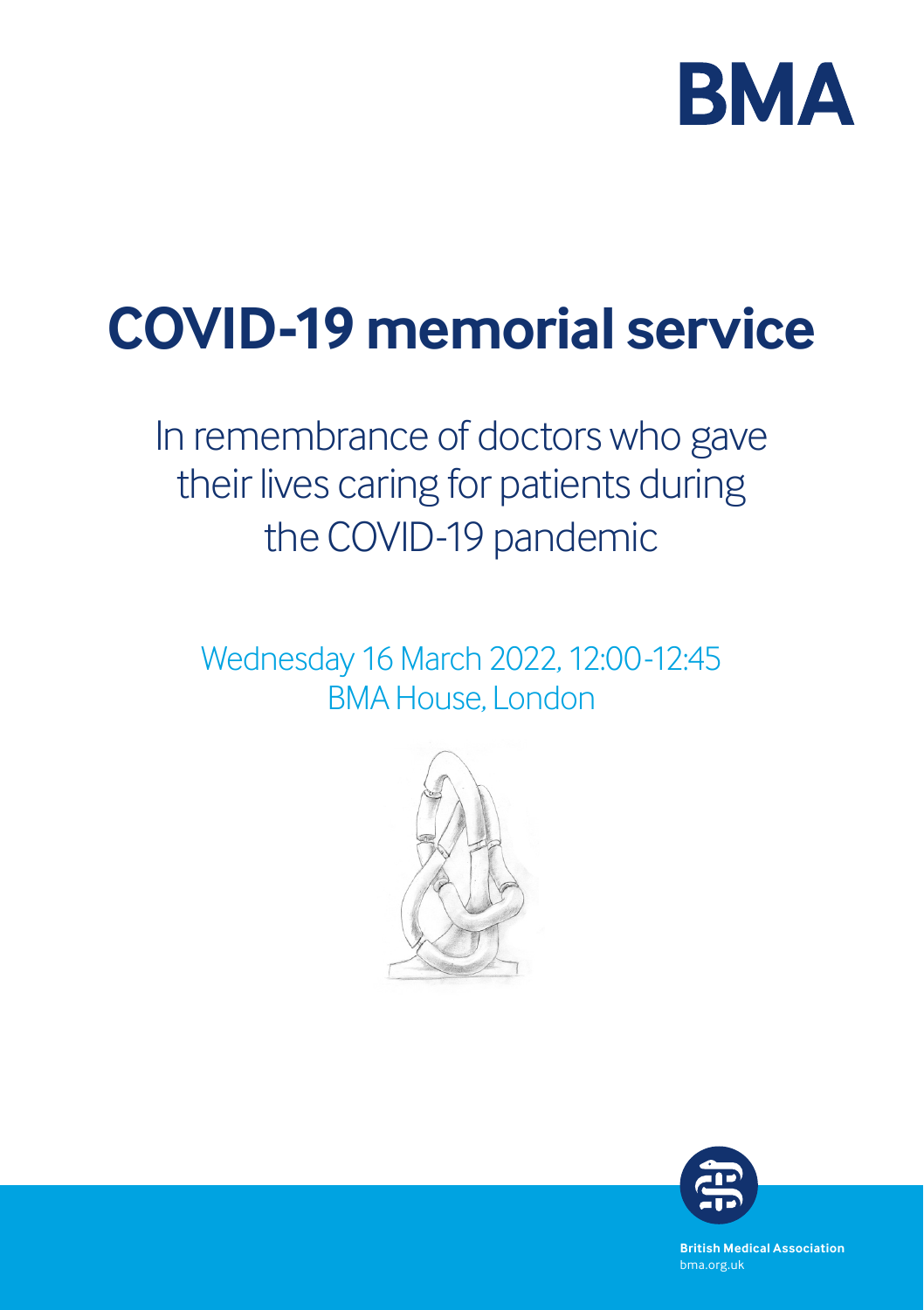

# **In remembrance of doctors who gave their lives caring for patients during the COVID-19 pandemic**

Abdul-Razaq Abdullah Edmond Adedeji Afzal Ansari Saad Al-Dubbaisi Krishan Gopal Arora Medhat Sobhy Atalla Fayaz Ayache Abdel Wahab Babiker Habibhai Babu Abdul Chowdhury Mohinder Singh Dhatt Malinda Dissanayake Adil El Tayar Amged El-Hawrani Sadeq Elhowsh Anthony Gershlick Austin Faison Gunda Syed Zishan Haider Irfan Halim Thaung Htaik Paul Kabasele Rajesh Kalraiya John Stephen Kelly Nasir Khan Martin Mansell Kamlesh Kumar Masson Karamat Ullah Mirza Poornima Nair

Augustine Obaro Donal O'Donoghue Thomas Oelmann Gamal Osman Yusuf Ismail Patel Rudresh Kumar Dinanath Pathak Mamoona Rana Shree Vishna Rasiah Jitendra Rathod Kandiah Ratnakumar Manjeet Singh Riyat Alfa Saadu Anton Sebastianpillai Abdorreza Sedghi Tariq Shafi Sanjeev Sharma Mohamed Sami Mahmood Shousha Furqan Ali Siddiqui Erwin Spannagl Krishnan Subramanian Peter Khin Tun Craig Wakeham David George Edwin Wood Syed Habib Haider Zaidi



# **COVID-19 memorial service**

In remembrance of doctors who gave their lives caring for patients during the COVID-19 pandemic

Wednesday 16 March 2022

## **Programme**

**Welcome address: Dr Chaand Nagpaul** (BMA council chair)

**Memorial sculpture presentation: Richard Tannenbaum** (sculptor)

### **In Remembrance**

Dr David Wrigley, Dr Latifa Patel, Dr Trevor Pickersgill, Dr Vishal Sharma, Dr Sarah Hallett, Dr David Bailey and Dr Tom Black will read out the list of doctors who have died from COVID-19.

**One minute's silence** 

**Speaker: Professor Neena Modi (BMA president)** 

#### **Closing remarks: Dr Chaand Nagpaul**

**We Will Remember, We Can't Forget:** Paul K. Joyce (composer/ conductor), Dr Karen Worth, Dr William Mukonoweshuro and Dr Nelofer Gafoor (narrators), Sue Blair (harp), Jonathan Hill (violin), Jonathan Ayling (cello), Mia Carpone and Priswaraa Vaenthen (soloists), Burntwood School Choir, Debbie Lammin (choir mistress) and Sue Dunn (Head of Performing Arts at Burntwood School).

*With special thanks to Paul K. Joyce for composing this piece of music for the BMA, who commissioned it for their Annual Representative Meeting (ARM) in 2021 in tribute to healthcare workers who lost their lives to COVID-19.*

**Close of event** 

**Lunch for guests to follow the event**